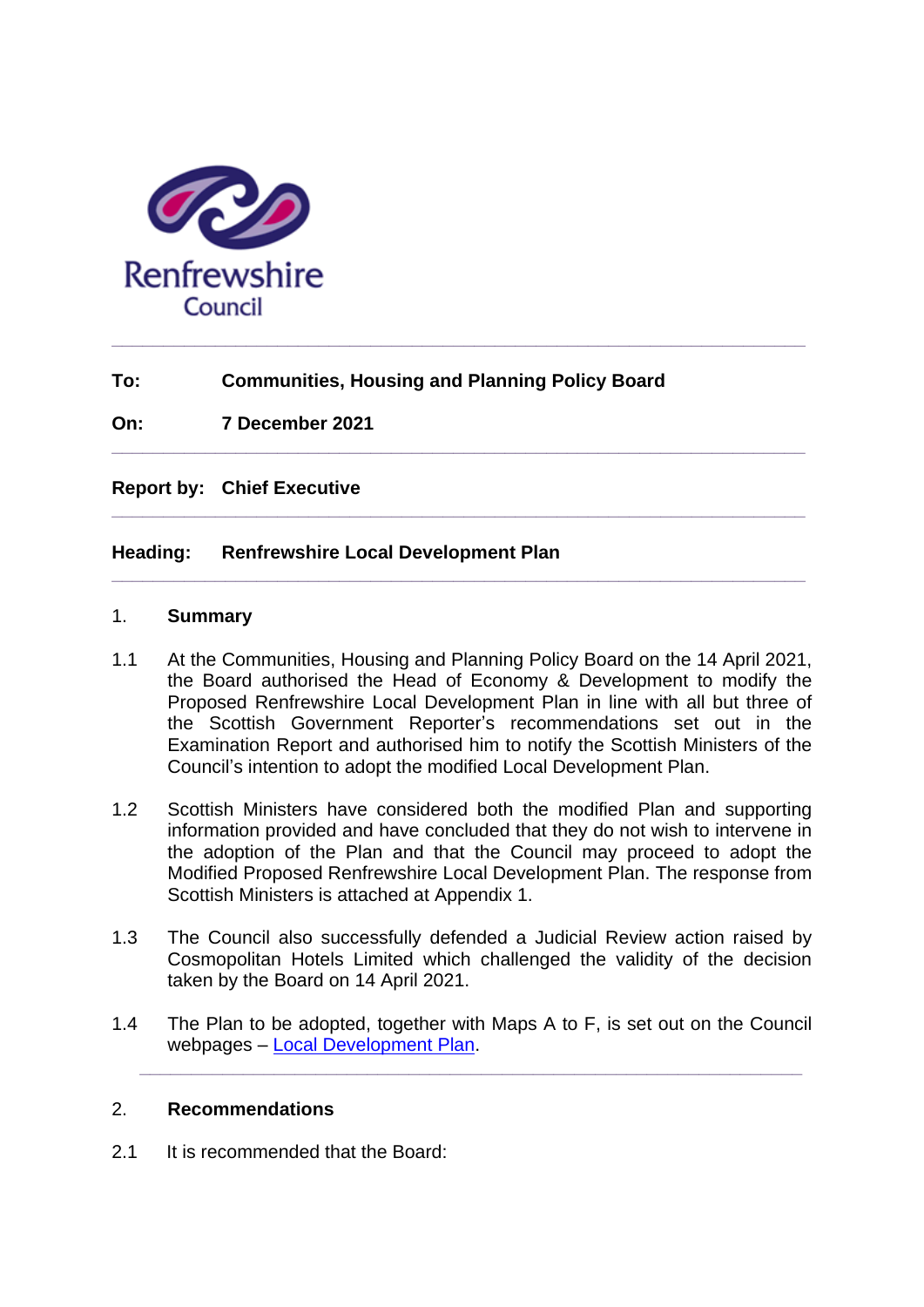- (i) Notes that the Council successfully defended the Judicial Review petition raised by Cosmopolitan Hotels Limited in respect of the proposed Renfrewshire Local Development Plan as set out in section 4 of this report and agrees in the circumstances to proceed to make a decision on adoption of the Renfrewshire Local Development Plan
- (ii) Resolves to adopt the Renfrewshire Local Development Plan (referred to on the webpage as "the Modified Proposed Renfrewshire Local Development Plan"), including Map A, Map B, Map C, Map D, Map E and Map F as set out in the webpage – [Local Development Plan,](https://www.renfrewshire.gov.uk/article/3070/Preparation-of-the-next-Local-Development-Plan) in accordance with the provisions of the Town and Country Planning (Scotland) Act 1997.

### 3. **Background**

- 3.1 On 14 April 2021 the Communities, Housing and Planning Policy Board authorised the Head of Economy & Development to modify the Proposed Renfrewshire Local Development Plan in line with the Scottish Government Reporter's recommendations set out in the Examination Report, except for 3 recommendations in relation to housing sites at the former Golf Driving Range, Rannoch Road in Johnstone (LDP 2057), Thriplee Road in Bridge of Weir (LDP 2064) and Auchenlodment Road in Elderslie (LDP 2053). The Board also authorised the Head of Economy & Development to notify the Scottish Ministers of the Council's intention to adopt the modified Local Development Plan.
- 3.2 The Council advertised the intention to adopt the Modified Proposed Renfrewshire Local Development Plan and, on the 30 April 2021, sent a copy of the modified Local Development Plan to the Scottish Ministers along with a statement explaining why 3 modifications to the Plan suggested by the Reporter were not accepted.
- 3.3 The Scottish Ministers had an initial 28 days to reach a view on the submission, however, the Council received consecutive correspondence on 24 May, 22 June and 20 July 2021 from Ministers extending their period of consideration.
- 3.4 A letter from the Scottish Ministers was received on 17 August 2021 (Appendix 1) informing the Council that they may now proceed to adopt the Plan. There is no scope to alter the Plan at this stage in the Development Plan process.

### 4. **Judicial Review Challenge**

4.1 On the 17 May 2021, Renfrewshire Council was served with a petition for Judicial Review of the decision of the Communities, Housing and Planning Policy Board on the 14 April 2021.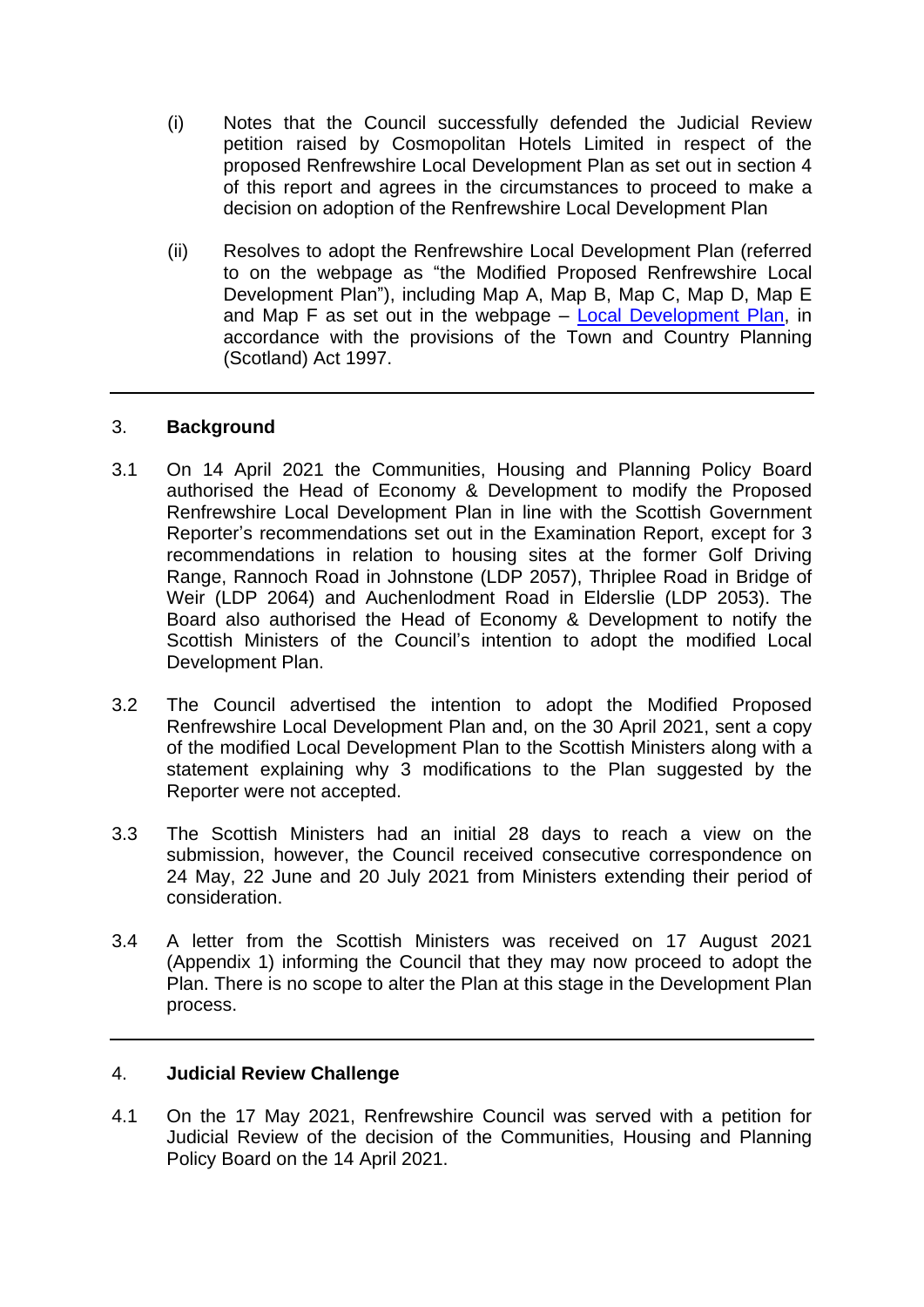- 4.2 Cosmopolitan Hotels Limited (the petitioner), submitted that the decision of the Council (by the Board) was ultra vires, irrational and unreasonable and that the decision did not provide the Council with a justified basis to adopt the local development plan. The petitioner sought to have the Council's decision of the 14 April 2021 reduced.
- 4.3 The petitioner owns an area of land adjacent to the Erskine Bridge Hotel in Renfrewshire and has applied for planning permission in principle for residential development of the site at Erskine riverfront (planning application reference 19/0765/PP)("the Site").
- 4.4 The petitioner's main grounds of argument were:
	- Ground 1: The Council was required to consider whether the Reporter's conclusions in relation to the Site were conclusions that the Reporter could reasonably have reached. The Reporter had wrongly concluded that, because the Council had refused a planning application for the Site, the Council had changed its position on the Site being allocated in the Proposed LDP for residential development. The Reporter's overall conclusion and recommendation on the Site was materially flawed. Consequently, the Council was required to decline to accept the modification in respect of the Site; and
	- Ground 2: The Council did not set out any reason for not accepting that the Reporter's conclusions and recommendations were flawed. The petitioner's agents emailed the Council on 9 March 2021 to inform the Council that the Reporter's recommendation on the Site was flawed and that the Council must therefore reject the Reporter's recommendation. This was not addressed by the Board in reaching the decision on 14 April 2021.
- 4.5 The Judicial Review petition was heard in Court on 1 October 2021 and a decision was published on 9 November 2021.The outcome was that the Council successfully defended the petition and the Court agreed with the Council's argument that the petition was incompetent and premature. The Court concluded that Section 237 of the Town and Country Planning (Scotland) Act 1997 precluded the challenge by Cosmopolitan Hotels Ltd. This was because there is an alternative remedy available to Cosmopolitan Hotels Ltd. provided for under statute (the statutory right of appeal under section 238 of the 1997 Act), which would arise upon the Council adopting the LDP.
- 4.6 The period for submitting an appeal against the Court's decision has now expired although Cosmopolitan Hotels Limited are still able to put forward the arguments outlined in paragraph 4.4 in a statutory appeal under section 238 of the 1997 Act, should the Board decide to adopt the proposed LDP.
- 4.7 The judge who decided the Judicial Review, commented that it had not been demonstrated that there had been an error on the part of the Reporter that would have entitled the Board to decline to make the recommended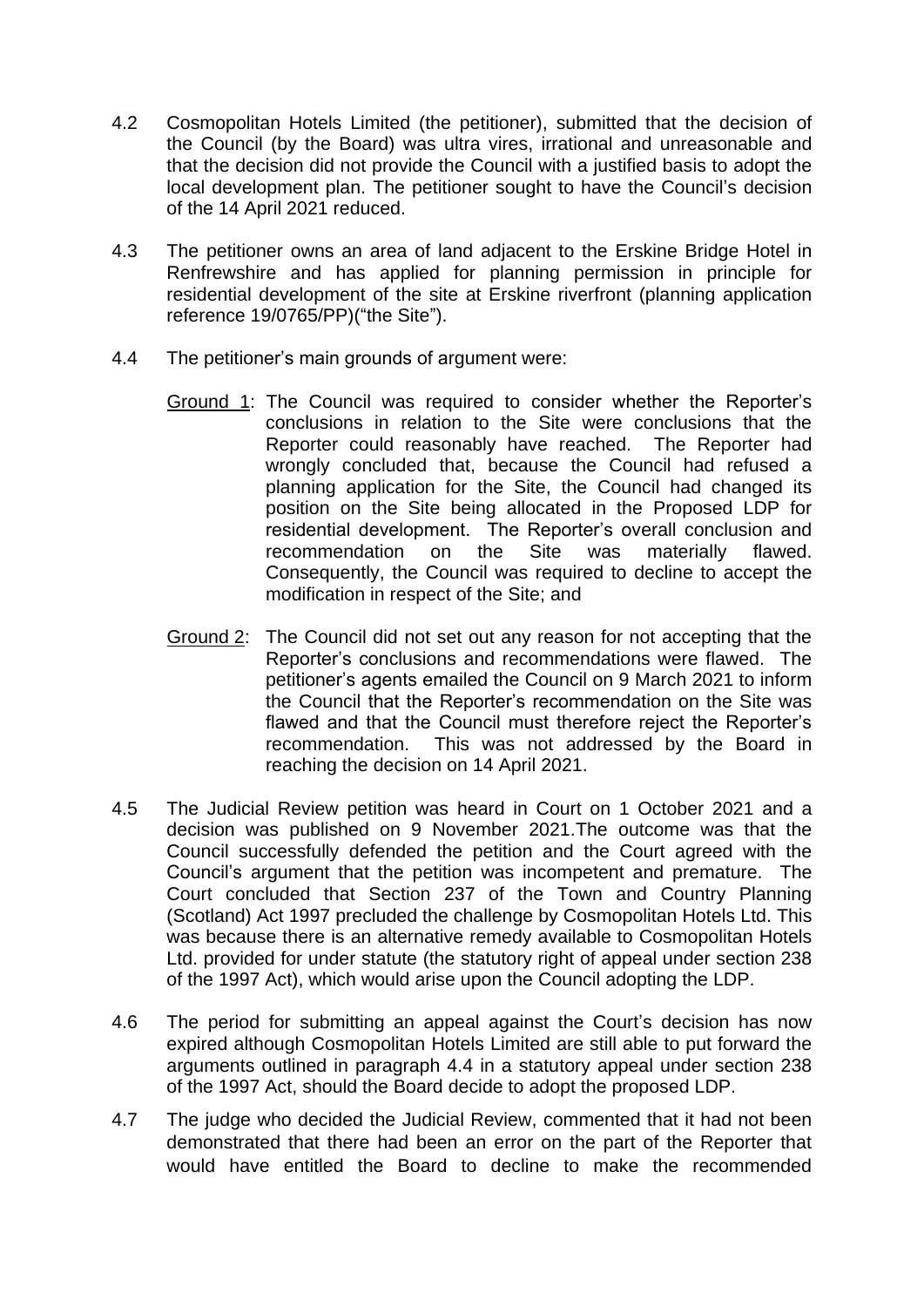modification and that no unfairness or procedural impropriety was caused by the officials' decision not to draw the petitioners' representations to the attention of the Board. However, those comments would not be binding on the judges in the Inner House of the Court of Session who would consider a statutory appeal.

### 5. **Adoption of the Local Development Plan**

- 5.1 The Board may now resolve to adopt the Renfrewshire Local Development Plan. However, in considering its decision to adopt the Local Development Plan, the Board needs to consider whether, it is reasonable for it to proceed to take that decision.
- 5.2 It is recommended that the Board does proceed to consider the adoption of the Local Development Plan. In making that recommendation a range of relevant factors have been taken into account.
	- The Local Development Plan has been through the prescribed statutory process in the 1997 Act which has resulted in the Scottish Government issuing a letter on 17 August 2021 advising the Council that they did not wish to issue any direction. This in effect means that it is for the Council to proceed to adopt the plan.
	- By adopting the plan and publishing that decision the statutory period to submit a challenge to the LDP is triggered enabling any person aggrieved by the adoption of the plan to raise a challenge in the Court of Session. The Council has already received an intimation of a potential challenge by another landowner.
	- There are many organisations and individuals who have an interest in the Council proceeding to take a decision on the adoption of the Plan. Any unwarranted delay in the Council adopting the plan can cause delays to proposed development of sites in the Plan and may delay investment decisions that hinder economic development in Renfrewshire. The council has received several requests for information regarding when the Plan is to be adopted and urging the Council to proceed quickly.

#### 6. **Next Steps**

- 6.1 Should the recommendations in this report be approved, the Plan and associated Maps will now be adopted as set out in the Council's webpage – [Local Development Plan](https://www.renfrewshire.gov.uk/article/3070/Preparation-of-the-next-Local-Development-Plan) and the post adoption procedures will be undertaken in line with the relevant statutory procedures as set out in the Town and Country Planning (Scotland) Act 1997.
- 6.2 There is a statutory right of appeal to the Court of Session which allows a challenge to the validity of the Plan, if a person feels aggrieved by the Plan or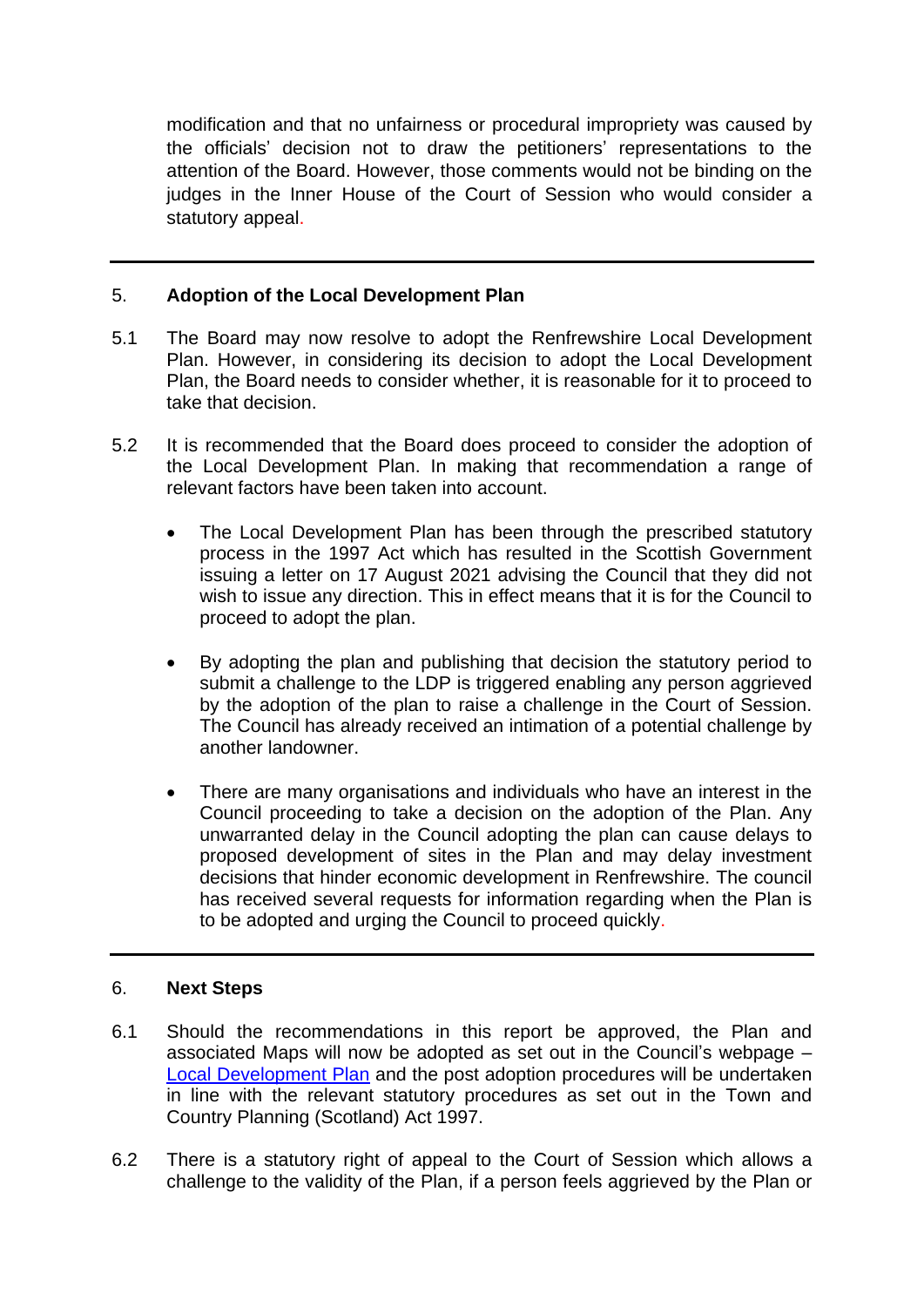any alteration, repeal or replacement of the Plan. The period of challenge is 6 weeks from the date the adoption advert is published.

6.3 The Board should be aware that there is a real prospect of a statutory challenge being made to the Local Development plan, once adopted.

**\_\_\_\_\_\_\_\_\_\_\_\_\_\_\_\_\_\_\_\_\_\_\_\_\_\_\_\_\_\_\_\_\_\_\_\_\_\_\_\_\_\_\_\_\_\_\_\_\_\_\_\_\_\_\_\_\_\_\_\_\_\_\_\_\_\_\_**

# **Implications of the Report**

- 1. **Financial** None.
- 2. **HR & Organisational Development** None.

### 3. **Community/Council Planning –**

Reshaping our place, our economy, and our future - The Development Plan is a key document in establishing a land use framework for supporting, encouraging, and delivering economic development in Renfrewshire through investment and regeneration.

- 4. **Legal** The report concerns the adoption of the Renfrewshire Local Development Plan, in terms of the Town and Country Planning (Scotland) Act 1997. The adoption of the plan is subject to a statutory right to any aggrieved person to challenge the adopted plan in the Court of Session. The report also refers to a Judicial Review petition raised by Cosmopolitan Hotels Limited which challenged the decision taken at Board on 14 April 2021. That Judicial Review was decided in the Council's favour.
- 5. **Property/Assets** None.
- 6. **Information Technology** None.

### 7. **Equality & Human Rights** -

(a) The Recommendations contained within this report have been assessed in relation to their impact on equalities and human rights.

No negative impacts on equality groups or potential for infringement of individuals' human rights have been identified arising from the recommendations contained in the report. If required following implementation, the actual impact of the recommendations and the mitigating actions will be reviewed and monitored, and the results of the assessment will be published on the Council's website.

- 8. **Health & Safety** None.
- 9. **Procurement** None.
- 10. **Risk** None.
- 11. **Privacy Impact** None.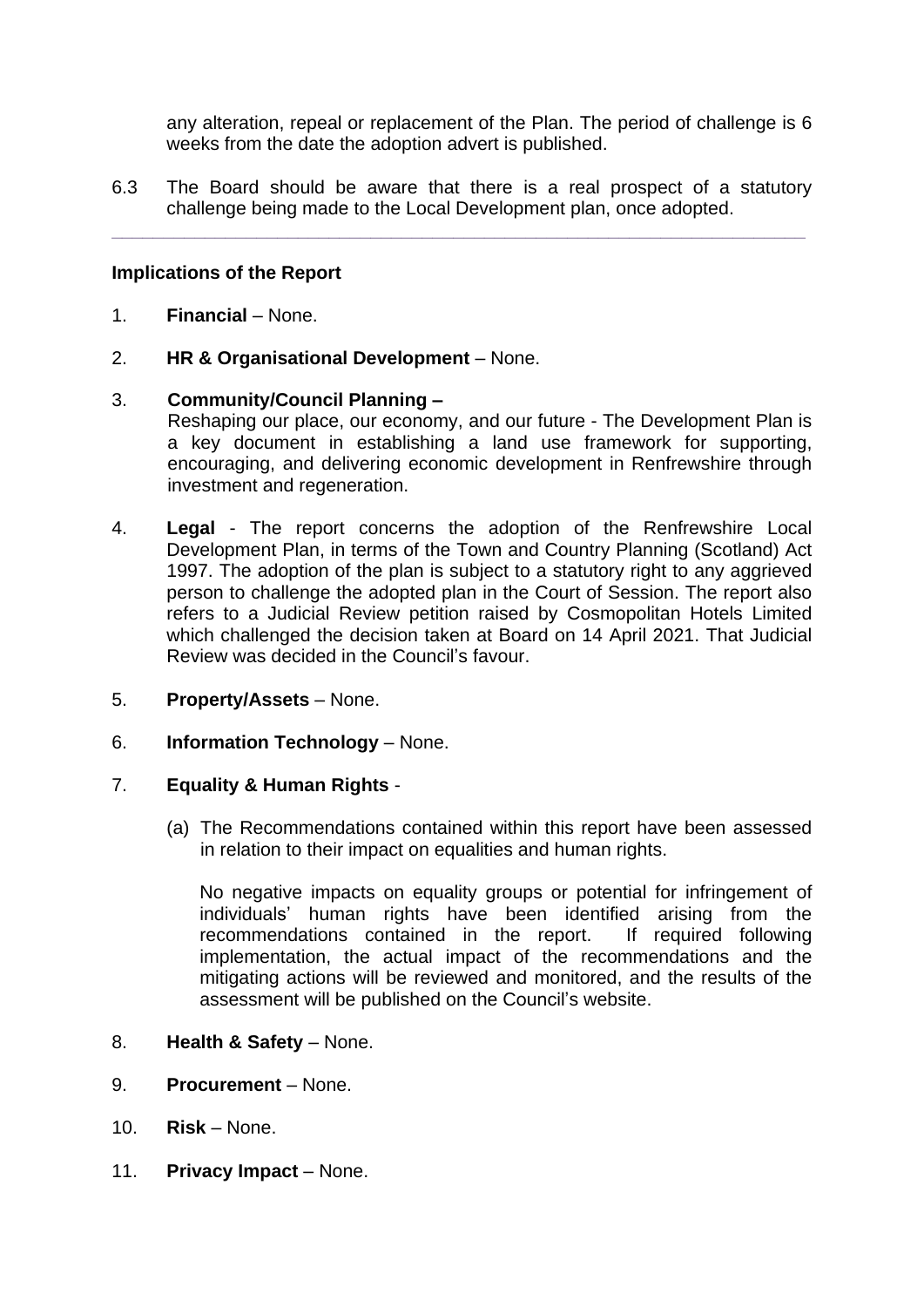- 12*.* **COSLA Policy Position** None*.*
- 13*.* **Climate Risk** The Proposed Local Development sets out a framework, spatial strategy and policies to ensure sustainable development and places, aiming to facilitate the transition to a low carbon economy and adaptation to climate change.

**Appendix 1 -** Letter from Scottish Ministers 17 August 2021.

**List of Background Papers –** Judicial Review Decision.

**Author**: Sharon Marklow, Place Strategy Manager, Tel: 0141 618 7835, Email: sharon.marklow@renfrewshire.gov.uk